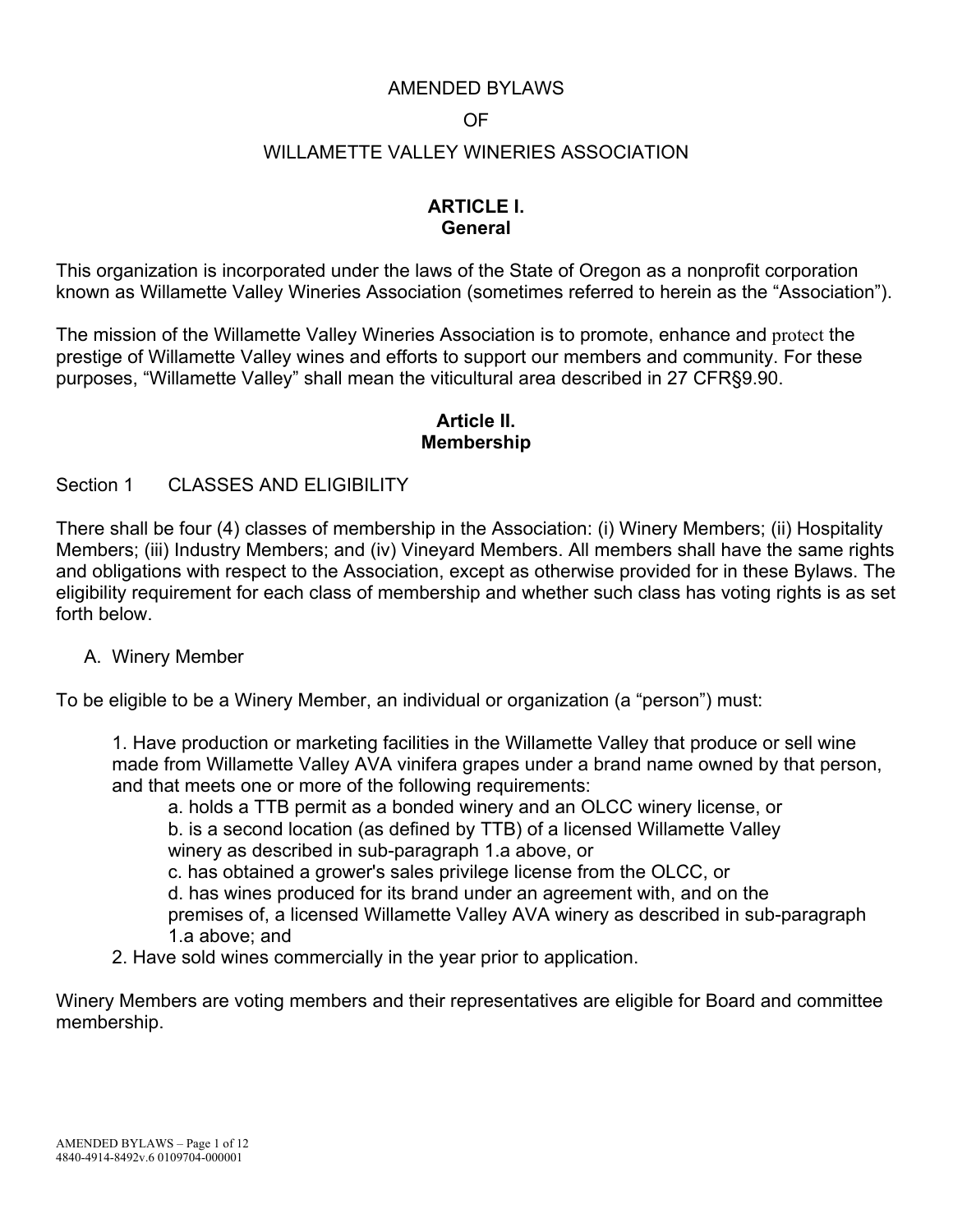B. Hospitality Member

To be eligible to be a Hospitality Member, a person must be involved in an industry integrally related to the Willamette Valley wine industry and wine tourism, including but not necessarily limited to:

Willamette Valley wine country restaurants,

Willamette Valley wine country hotels, inns, and B&Bs,

Wine touring companies,

Non-Willamette Valley wineries and tasting rooms located within the Willamette Valley, or

 Willamette Valley wine country tourist activities & attractions that are not directly wine related.

Hospitality Members have no voting rights; their representatives are not eligible for Board membership, but may serve on a non-Board Committee.

C. Industry Member

To be eligible to be an Industry Member, a person must support and provide services to the Willamette Valley wine and grape industry, including but not necessarily limited to:

 Laboratories and testing services, Equipment, packaging and parts suppliers, Chemical suppliers, Agricultural Consultants, or Banks, Insurance Companies, and legal or accounting firms.

Industry Members have no voting rights ; their representatives are not eligible for Board membership, but may serve on a non-Board Committee.

D. Vineyard Member

To be eligible to be a Vineyard Member a person must be a commercial grower of vinifera grapes in the Willamette Valley.

Vineyard Members are voting members and their representatives are eligible for Board and committee membership.

Section 2 ADMISSION.

In addition to satisfaction of the eligibility requirements for the applicable class of membership, admission as a member is contingent upon applicants completing such application and paying such initial assessment and membership dues as the Board of Directors may establish from time to time.

Section 3 DUES.

Members shall be required to financially support the Association by paying membership dues. Membership dues for each class of members shall be at such rates and payable on such schedule as shall be prescribed by the Board of Directors from time to time.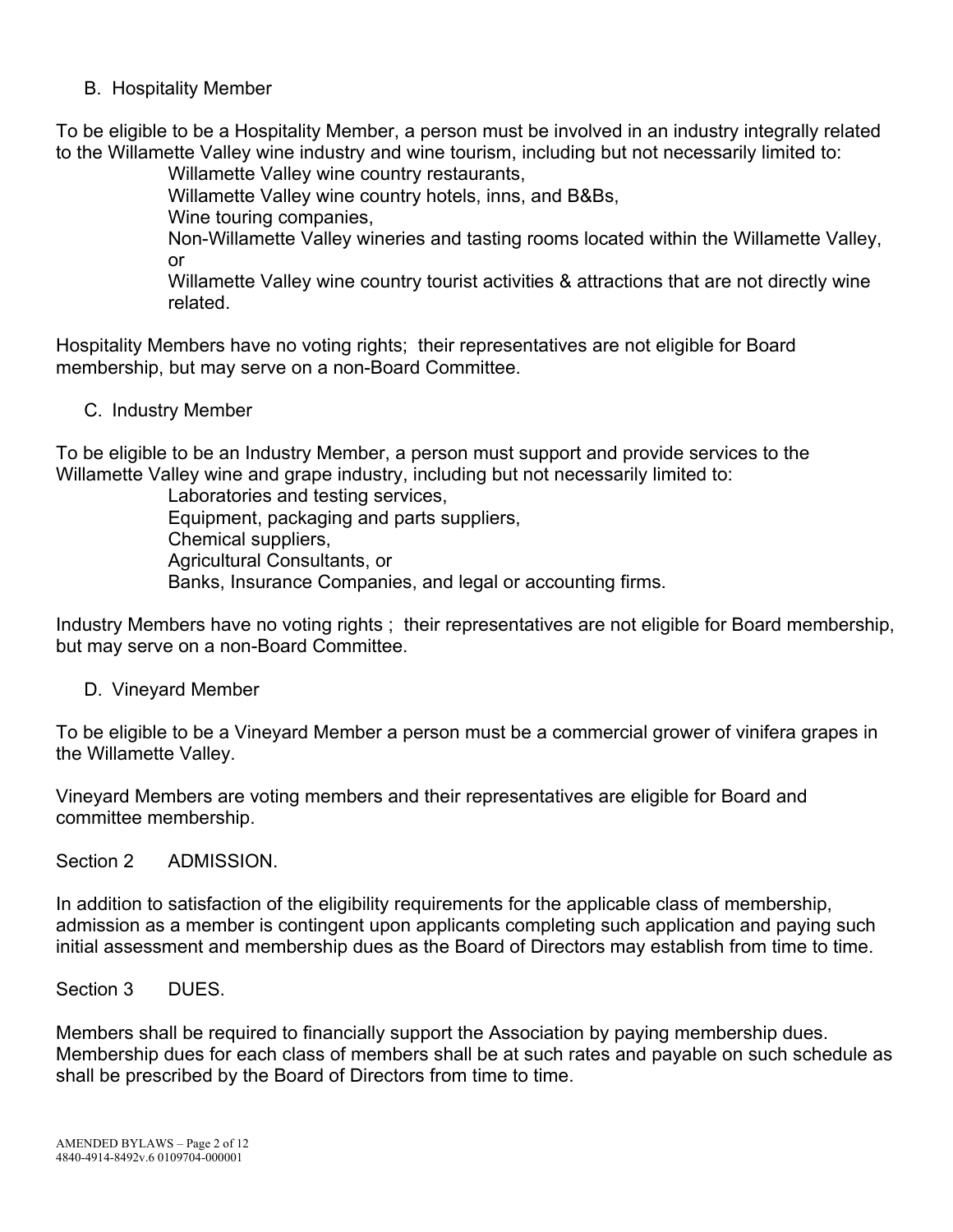#### Section 4 ACTIVE MEMBERS.

Active members shall be those members who are current on their membership dues, marketing fees and reimbursements, as the same may be established from time to time by the Board of Directors, and are otherwise in good standing with the Association.

#### Section 5 WITHDRAWAL

A member may withdraw from the Association by providing written notice to the Treasurer-Secretary or to the Board of Directors at least thirty (30) days prior to the proposed withdrawal date; provided, however, that withdrawal from the Association shall not entitle the member to any refund of such member's membership dues or other contributions already paid, and not relieve a member of any obligation incurred prior to the effective date of the withdrawal.

#### Section 6 TERMINATION.

- A. Any member shall be expelled, suspended or terminated only for cause and only upon a two-thirds (2/3) vote of the Board of Directors at a meeting at which a quorum is present.
	- For these purposes, cause includes:
		- i. Failing to satisfy the eligibility requirements set forth above;
		- ii. Not being in good standing as a result of failing to pay membership dues or otherwise breaching a material financial commitment to the Association; and
		- iii. Failing to a material and serious degree to observe the policies of the Association, or otherwise engaging in conduct materially and seriously prejudicial to the purposes and interests of the Association.
- B. An expelled or suspended member shall not be a member during the period of expulsion or suspension, and all rights of a terminated member in the Association shall cease upon the termination of such membership; provided, however, that expulsion, suspension, or termination shall not relieve a member of any obligation incurred prior to the effective date of the expulsion, suspension or termination.
- C. In the event that any expulsion, suspension, or termination of a member is contemplated, the subject member shall be notified in writing, by first class of certified mail, of the reasons for the proposed action, and of the time and place of the meeting of the member at which the proposed action is to be considered. Such notice shall be given not less than fifteen (15) days prior to the meeting and the meeting shall be held not less than five (5) days prior to the effective date of the contemplated expulsion, suspension, or termination. At the meeting, the subject member shall be given an opportunity to respond to the stated reason for the proposed action, present and cross-examine witnesses, and to be heard in its own defense.
- D. The Board of Directors shall decide by a two-thirds (2/3) vote at a meeting at which a quorum is present whether or not the subject member should be suspended, expelled, terminated, or sanctioned in some other way. Such decision will be final and any proceeding challenging an expulsion, suspension, or termination must be commenced within one year of the effective date of such action.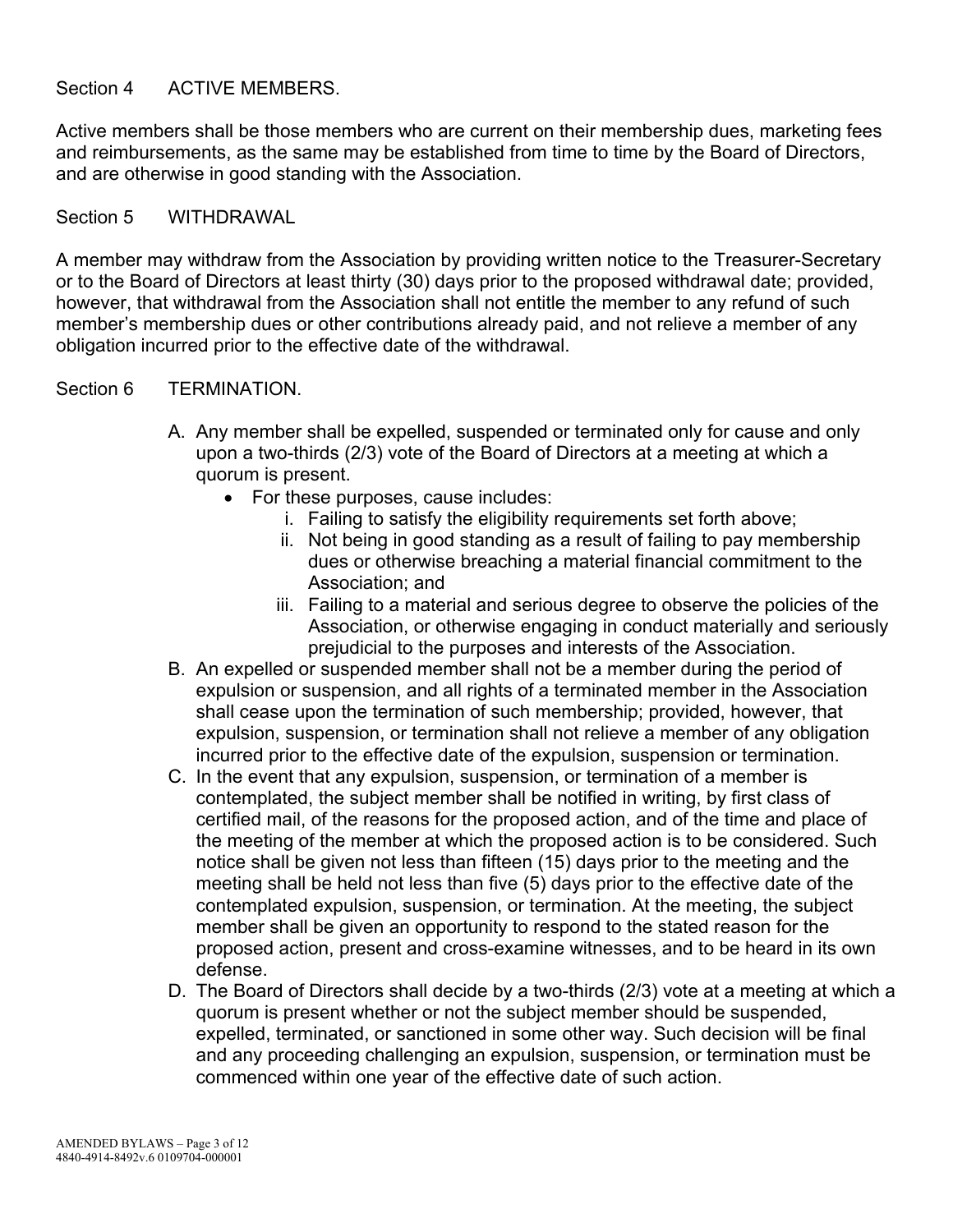Section 7 EXERCISE OF VOTING PRIVILEGES.

Each Winery Member and each Vineyard Member shall designate a representative to exercise its voting privileges and shall have the right to change that membership designation upon written notice.

### **ARTICLE III. Meetings of Members**

### Section 1 ANNUAL AND SPECIAL MEETINGS

The annual meeting of the Association's members shall be held each year during the first calendar quarter. The time and place shall be fixed by the Board of Directors and notice thereof distributed to each member in accordance with these Bylaws.

Special meetings of the membership for any purpose or purposes may be called at any time by the President, the Board of Directors, or members holding at least twenty percent (20%) of the voting power of the membership and shall be held at such date, time, and place as the Board of Directors or the person calling the meeting shall prescribe.

### Section 2 NOTICE.

Except as otherwise required by law or these Bylaws, notice of the date, time, and place of the annual meeting, and in case of a special meeting, the purpose or purposes for which the meeting is called, shall be delivered to each member at such meeting not less than ten (10) nor more than fifty (50) days before the date of the meeting. For meetings at which members will be permitted to participate by remote communication, the notice of the meeting must describe how a member may give notice of its intention to participate remotely and how a member will be able to access the meeting remotely.

A member may waive any notice required to be given to such member in a writing, signed by the member entitled to the notice and delivered to the Association for inclusion in the minutes or filing with the corporate records

Section 3 QUORUM and VOTING.

- A. **Quorum and Voting.** Unless otherwise required by law, the Articles of Incorporation, or these Bylaws, the Vineyard and Winery Members represented in person or by proxy at a meeting of the membership shall constitute a quorum for purposes of transacting business at a meeting of the members, and the act of the majority of Vineyard and Winery Members present at a meeting at which a quorum is present shall be the act of the membership.
- B. **Manner of Voting.** A member entitled to vote may vote in person at any meeting, which includes members participating by remote communication, or such member may vote by proxy executed by the member or a duly authorized attorney-in-fact. A proxy shall be valid only if executed and dated within eleven (11) months of the date of the meeting at which the proxy vote is cast. Such proxy may be submitted electronically.
- C. **Voting Rights of Members.** Unless otherwise required by law or provided by the Association's Articles of Incorporation or these Bylaws, the Vineyard Members and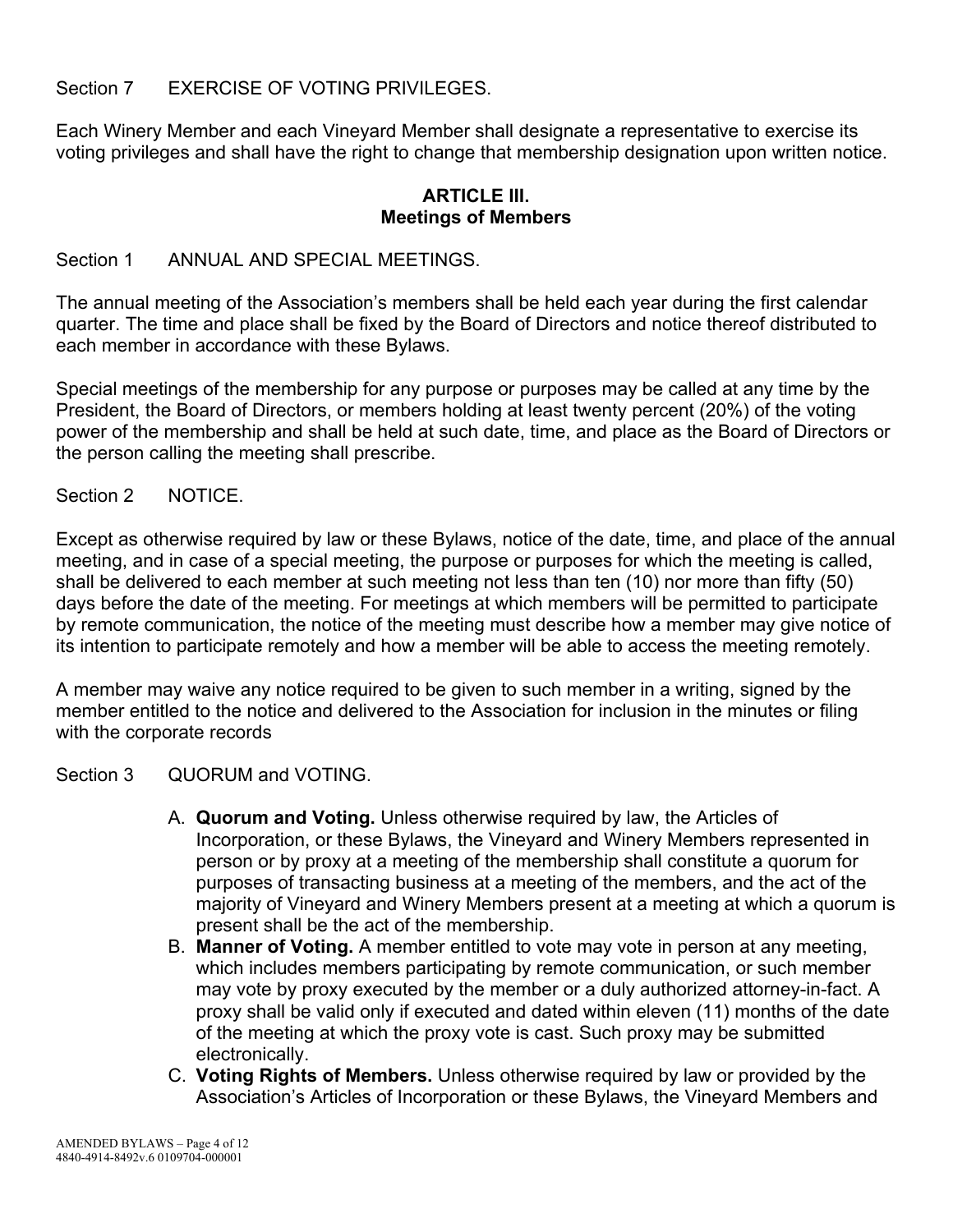the Winery Members shall have voting rights only with respect to: (i) the election and removal of directors as provided in these Bylaws; (ii) the approval of memberinitiated amendments to these Bylaws; and (iii) any transaction involving the dissolution of the Association or the disposition of substantially all of the Association's assets.

### **ARTICLE IV. Board of Directors**

## Section 1 NUMBER AND COMPOSITION OF THE BOARD.

The Board of Directors shall be composed of not less than twelve (12) nor more than twenty (20) members and shall consist of "Elected Directors" and "Steering Committee Directors." To be eligible to serve on the Board as an Elected Director, an individual must be a representative of a Vineyard Member or a Winery Member in good standing; provided, however, that a Vineyard Member or Winery Member can have no more than one representative on the Board at any given time. To be eligible to serve on the Board as a Steering Committee Director, an individual must have been nominated by and be concurrently serving on one of the Association's three Steering Committees (the OPC Steering Committee, the Auction Steering Committee, and the Marketing Steering Committee). The Board of Directors shall at all times have two (2) Steering Committee Directors that are members of the OPC Steering Committee, provided that the OPC Steering Committee nominates two members for Board service. The exact number of Board members, and the relative number of Elected Directors and Steering Committee Directors, shall be determined by the Board of Directors from time to time; provided, however, that no more than 25% of the Board may consist of Steering Committee Directors.

### Section 2 TERM.

Each director shall hold office for a term of three (3) years and until his or her successor has been elected and qualified or until such director resigns or is removed in accordance with these Bylaws; provided, however, that a director may be elected to a shorter term of office in order to divide the directors into three (3) classes and stagger the terms of the classes. Directors may serve two (2) consecutive three (3) year terms, but then shall be required to rotate off of the Board for a 12-month period before being eligible for reelection.

### Section 3 NOMINATION AND ELECTION OF ELECTED DIRECTORS.

- A. **Nominations by Committee.** Prior to the end of the calendar year, the Nominating Committee shall present to the Board a slate of candidates to succeed the Elected Directors whose terms are expiring. Each candidate must be a representative of a Vineyard Member or a Winery Member in good standing and must have agreed to accept the responsibilities of serving as a director if elected.
- B. **Publication of Committee Nominees.** Upon receipt of the slate of candidates from the Nominating Committee, the Board shall promptly notify the Vineyard and Winery Members of the candidates nominated to serve as Elected Directors by the Nominating Committee and shall provide information and instructions regarding the ability of the Vineyard and Winery Members to put forward additional candidates by petition.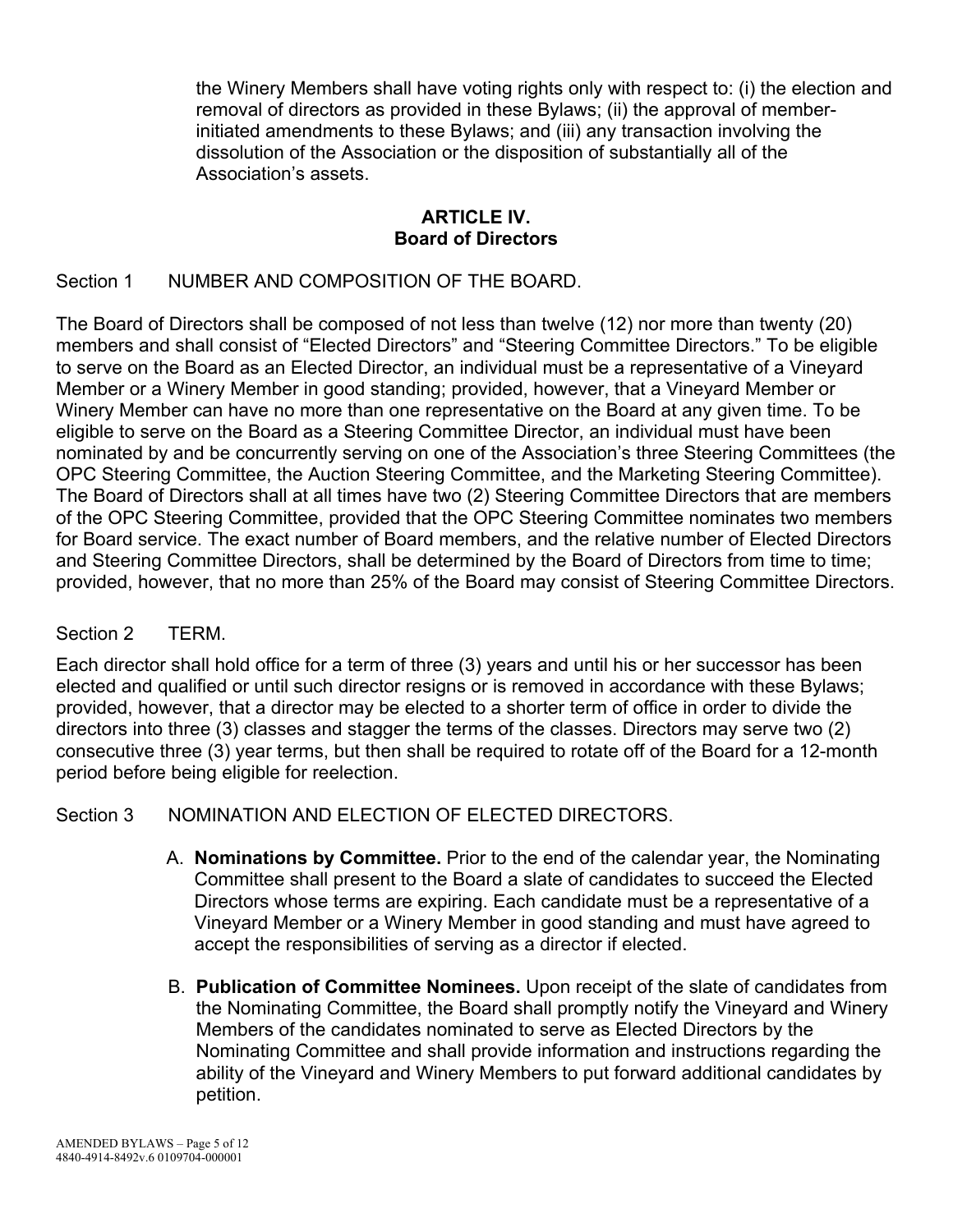- C. **Nominations by Petition.** Additional candidates for Elected Directors can be nominated by any Vineyard or Winery Member of the Association by petition filed with the Nominating Committee within ten (10) days after notice has been given of the candidates nominated by the Nominating Committee.
- D. **Election.** The membership vote on who shall serve as Elected Directors shall be taken by written ballot with each Vineyard Member and each Winery Member entitled to vote for one candidate for each open Elected Director position. The ballot shall list the names of all candidates to serve as Elected Directors in alphabetical order and indicate which candidates were nominated by the Nominating Committee and which were nominated by petition. The ballot shall also indicate the number of responses needed to meet the quorum requirements and specify a reasonable time by which a ballot must be received in order to be counted.

Section 4 SELECTION OF STEERING COMMITTEE DIRECTORS.

The Steering Committee Directors shall be elected by the Board of Directors; provided, however, that to be eligible to serve as a Steering Committees Director an individual must have been nominated by and at all times be concurrently serving on one of the Association's three Steering Committees.

Section 5 RESIGNATION.

A director may resign at any time by delivering written notice to the Board. A resignation shall be effective when delivered, unless the notice specifies a later effective date.

Section 6 REMOVAL.

An Elected Director may be removed with or without cause by the Vineyard and Winery Members, provided that the number of votes cast to remove the Elected Director would be sufficient to elect such director. A member meeting called for the purpose of removing an Elected Director must state that the purpose or one of the purposes of the meeting is the removal of the director. Any director may be removed by the Board only for cause and only by a 2/3 vote of the entire Board.

Section 7 VACANCIES.

A vacancy on the Board of Director shall be filled by the remaining Board members. A director elected or appointed to the Board to fill a vacancy shall serve the unexpired portion of his or her predecessor's term of office.

Section 8 GOVERNANCE.

The governance and policy-making responsibilities of the Association shall be vested in the Board of Directors, which shall control its property, be responsible for its finances, and direct its affairs.

Section 9 EXECUTIVE DIRECTOR.

The Board of Directors may employ an Executive Director (or appropriate title) and shall fix his/her salary and other considerations of employment.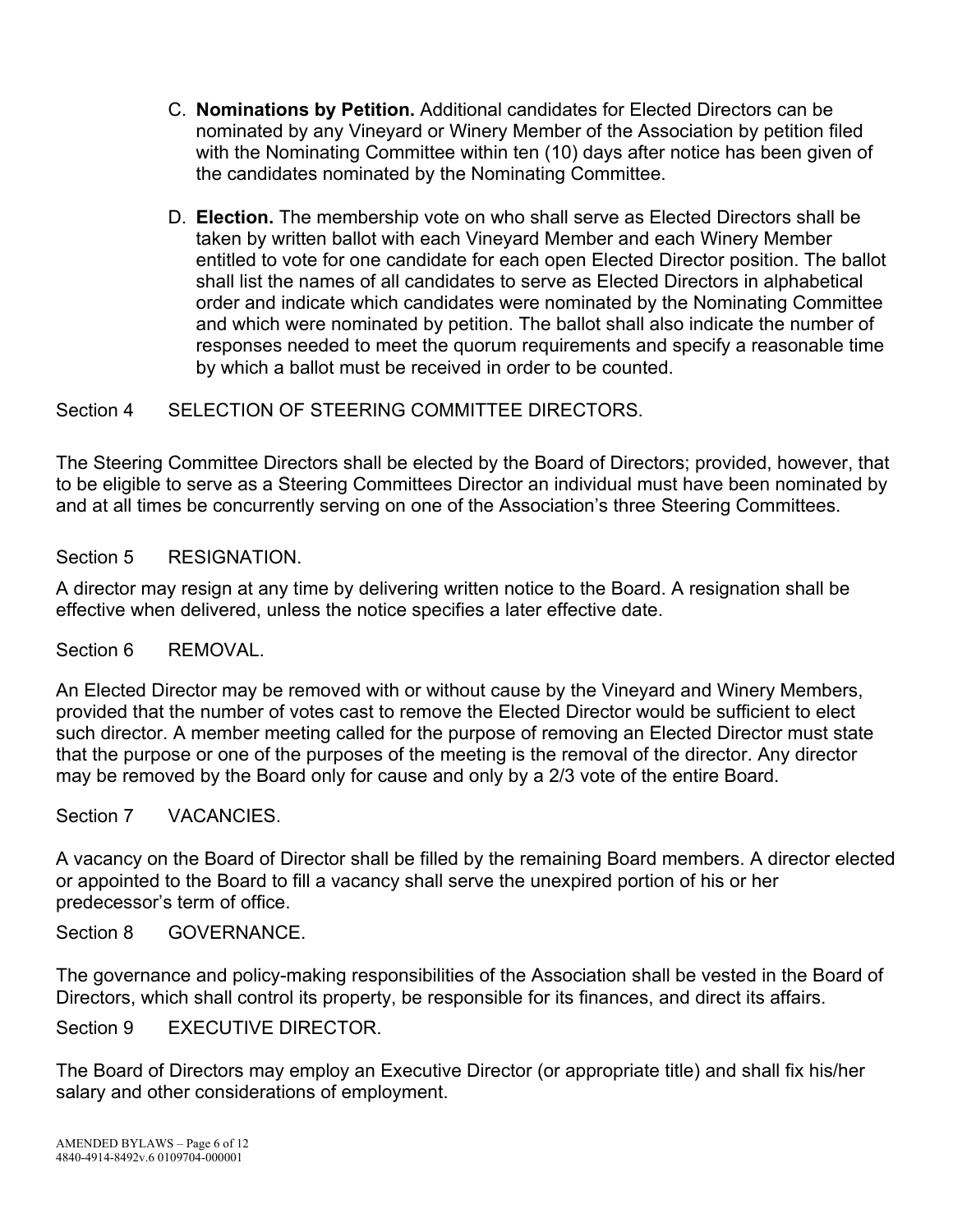### Section 10 MEETINGS, QUORUM AND VOTING

- A. **Regular Board Meetings.** Regular Board meetings shall be held at such dates, time, and places as the Board shall prescribe from time to time, provided, however, that Board meetings will be held no more often than monthly and no less often than quarterly. The Board shall periodically inform the directors of the schedule of regular meetings.
- B. **Special Board Meetings.** Special board meetings may be called by the President or any three (3) director, and shall be held at such date, time, and place as the person calling the meeting shall prescribe. Notice (including the purpose of the meeting) shall be given to each director at least five (5) business days prior to a special meeting;
- C. **Quorum and Board Action.** Unless otherwise required by law or by the Association's Articles of Incorporation or these Bylaws, a majority of the Directors in office shall constitute a quorum of the Board of Directors, and the act of the majority of directors present at a meeting at which a quorum is present shall be the act of the Board.
- D. **By conference or other electronic means.** Members of the Board may participate in a meeting through use of conference telephone, electronic video screen communication, or other communication equipment if all of the following apply: (1) each member can communicate with all of the other members concurrently; (2) each member is provided with a means of participating in all matters before the Board, including the capacity to propose, or to interpose an objection, to a specific action to be taken.
- E. **Member-Recommended Agenda Items.** Winery and Vineyard Members may submit items for consideration by the Board, provided, however, that such items must be submitted at least two weeks prior to the regularly scheduled Board meeting at which it will be considered.

Section 11 ACTION BY UNANIMOUS WRITTEN CONSENT WITHOUT A MEETING.

Any action required or permitted to be taken by the Board under any provision of law may be taken without a meeting if all members of the Board shall consent in writing.

Section 12 PARLIAMENTARY AUTHORITY.

The current edition of Roberts Rules of Order shall be the final source of authority in all questions of parliamentary procedure when such rules are not inconsistent with the Articles of Incorporation or By-Laws of the Association.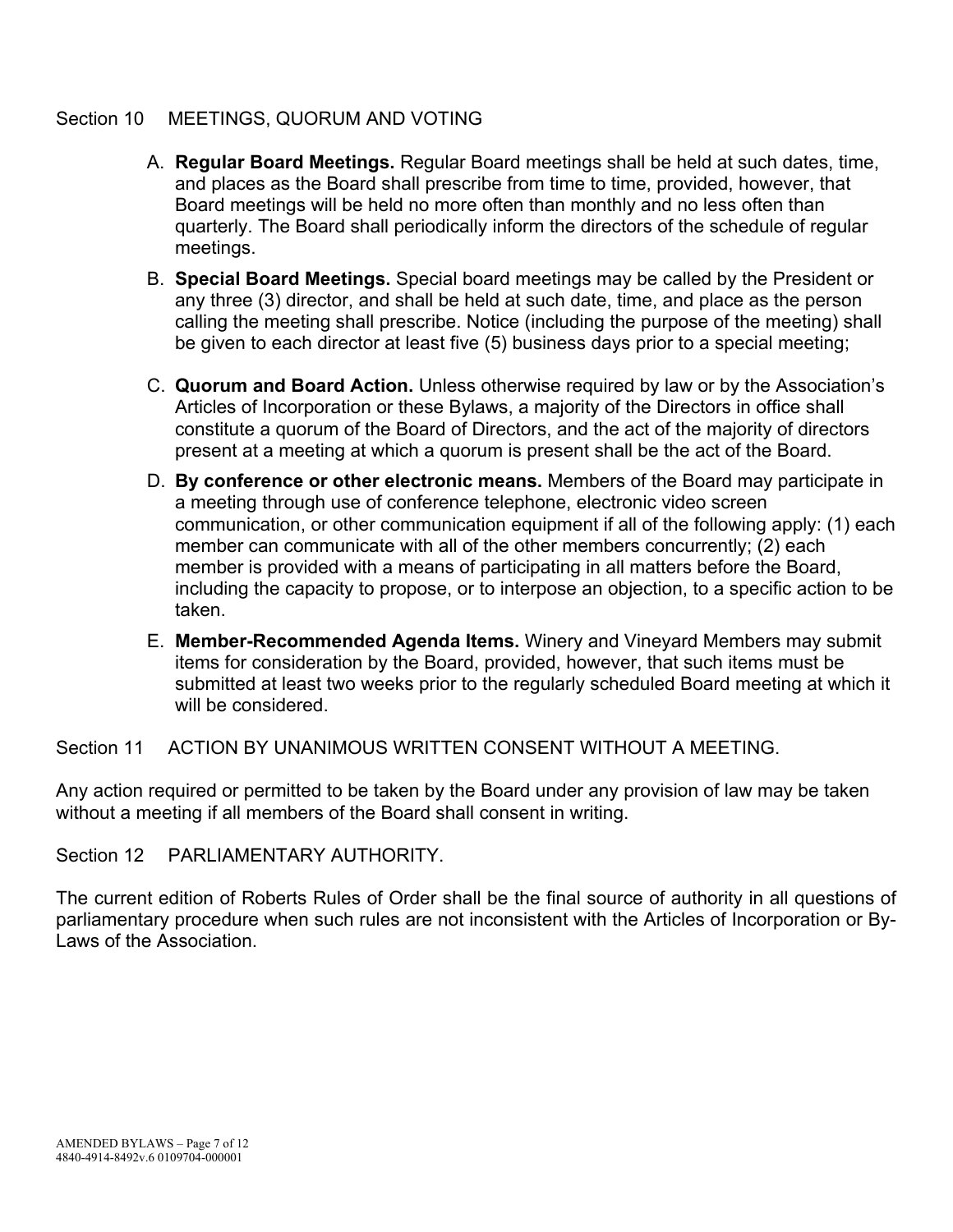## **ARTICLE V Committees**

### Section 1 BOARD COMMITTEES

The Board of Directors may designate one (1) or more committees consisting of two (2) or more directors that exercise Board authority to the extent provided in the resolution creating the committee, the Board-approved committee charter, and/or these Bylaws (each a "Board Committee"); provided, however, that no such Board Committee shall have the authority to: (i) amend, alter or repeal these Bylaws; (ii) elect, appoint or remove any Board Committee member or any director or officer of the Association; (iii) amend the Articles of Incorporation; (iv) adopt a plan of merger or adopt a plan of consolidation with another corporation; (v) authorize the voluntary dissolution of the Association or revoke proceedings therefor; (vi) adopt a plan for the distribution of the assets of the Association not in the ordinary course of business; or (vii) amend, alter or repeal any resolution of the Board of Directors which by its terms provides that it shall not be amended, altered or repealed. All voting members of a Board Committee must be members of the Board of Directors.

Meetings and actions of Board Committees shall be governed by, held, and taken in accordance with the provisions of these Bylaws applicable to meetings and actions of the Board, except that the time for regular meetings of Board Committees and the calling of special meetings of Board Committees may be set either by Board resolution or, if none, by resolution of the Board Committee. Minutes of each Board Committee meeting shall be kept and shall be filed with the Association's corporate records. The Board may adopt rules to prescribe the manner in which proceedings of any Board Committee shall be conducted. In the absence of any such prescription, such Board Committee shall have the power to prescribe the manner in which its proceedings shall be conducted, provided such rules are consistent with these Bylaws.

### Section 2 ADVISORY COMMITTEES

The Board of Directors may create advisory committees related to the Association's purposes, operations, or other activities or topics (each, an "Advisory Committee"), composed of any person(s) appropriate for membership thereon due to the special skills and knowledge possessed by such person(s), subject to any nomination procedures or other processes as may be required by these Bylaws, in the Board resolution creating the Advisory Committee and/or the Board-approved committee charter; provided, however, that each Advisory Committee must have as a member at least one Board member. Advisory Committees may take the form of "Steering Committees," "Standing Advisory Committees," or ad hoc committees. Ad hoc committees are generally established on a short-term basis (up to two years) to address special circumstances, whereas Steering Committees and Standing Advisory Committees are intended to operate over a long period of time, providing key resources and guidance to the Association. Advisory Committees shall have such responsibilities as may be assigned to them in these Bylaws, in the Board resolution creating the Advisory Committee and/or the Board-approved committee charter; provided, however, that no Advisory Committee shall have or exercise any authority of the Board of Directors and, to the extent that any Advisory Committee has its own operating budget or reserves, such budget or reserves must be approved by the Board of Directors. The Board may adopt rules to prescribe the manner in which proceedings of any Advisory Committee shall be conducted. In the absence of any such prescription, such Advisory Committee shall have the power to prescribe the manner in which its proceedings shall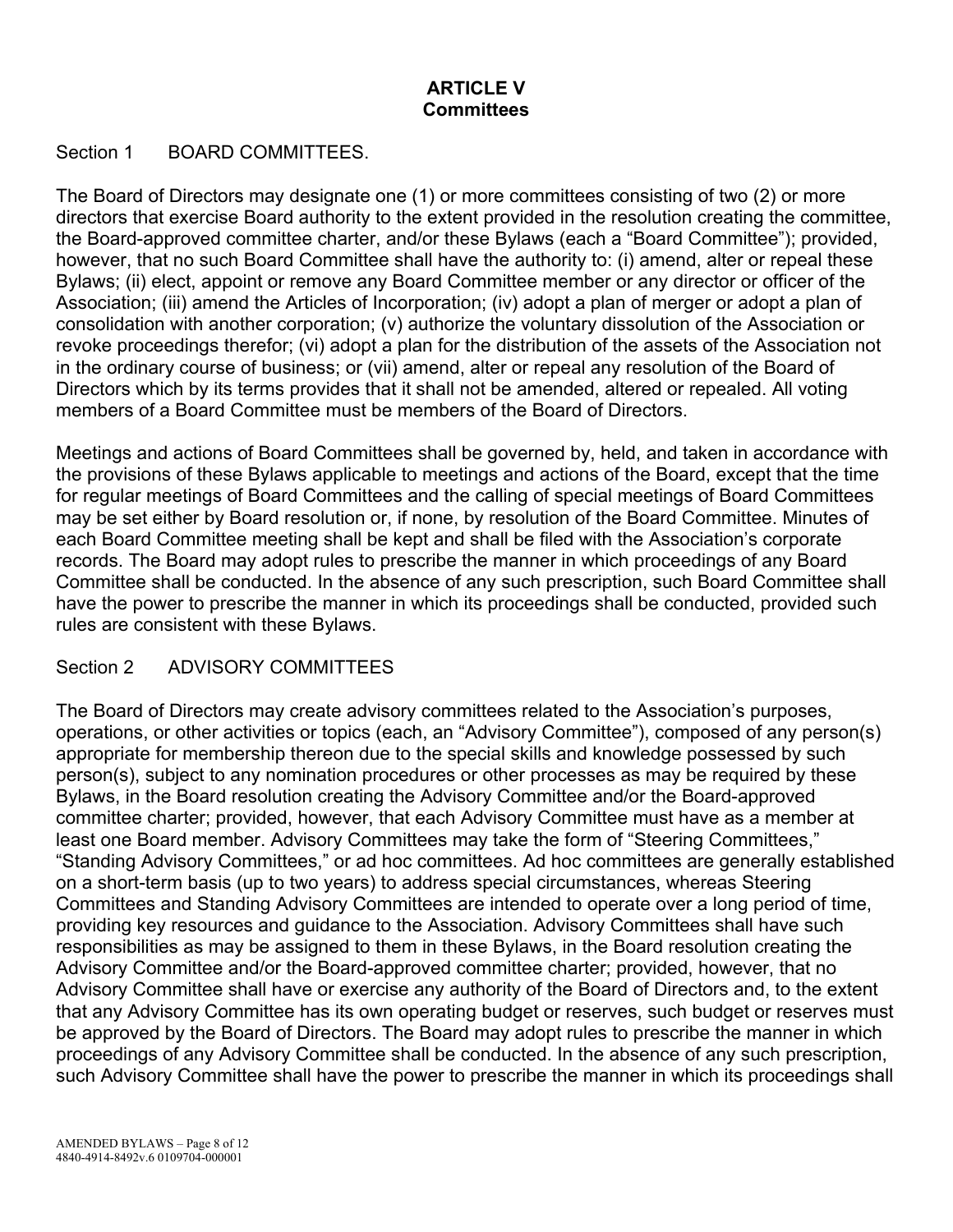be conducted, provided such rules are consistent with these Bylaws. Advisory Committees must report to the Board on its activities at least quarterly.

All Advisory Committees shall appoint a chairperson; provided, however, that such appointment must be approved by the Board of Directors and the Board of Directors may remove the chairperson of any Advisory Committee only for cause and only by a 2/3 vote of the entire Board. Any member of any Advisory Committee may be removed from such committee with or without cause by a 2/3 vote of the entire Board.

# Section 3 EXECUTIVE COMMITTEE

The Association shall have an Executive Committee as a standing Board Committee. The Executive Committee shall be composed of all officers of the Board and up to two other Board members appointed by the Board. Subject to the limitations set forth in Section 1 above, the Executive Committee shall have and may exercise all Board authority in between meetings of the Board, unless otherwise limited by the Board. All actions of the Executive Committee shall be reported to and ratified by the full Board at the next Board meeting.

## Section 4 STANDING STEERING COMMITTEES

The Association shall have three standing Steering Committees: (i) the Oregon Pinot Camp Steering Committee (sometimes referred to herein as the "OPC Steering Committee"); (ii) the Auction Steering Committee; and (iii) the Marketing Steering Committee, each of which shall have not less than three (3) and not more than twenty (20) members. The Steering Committee shall nominate the Steering Committee chairperson and new Steering Committee members to replace members who resign or whose terms are expiring. The Steering Committee chairperson shall be subject to approval by the Board of Directors.

## Section 5 STEERING COMMITTEE BUDGETS

The Board-approved operating budget and/or reserves of a Steering Committee may be maintained in one or more bank accounts that are separate from the Association's general funds; provided, however, that such accounts must be in the Association's name and under its federal employer identification number. If a Steering Committee's financial resources are so maintained, the Association may require such Steering Committee to reimburse the Association for staffing and general administrative expenses (service costs) via a transfer from the Steering Committee's bank accounts to the Association's general funds. The amount of that expense will be determined and fixed during the budgeting process early in the Association's fiscal year and transferred before the end of each fiscal year.

## Section 6 STANDING ADVISORY COMMITTEES

The Association shall have the following Standing Advisory Committees: (i) the Membership Committee; (ii) the Advocacy Committee; (iii) the Tourism Committee; and (iv) the Finance Committee, each of which shall have not more than five (5) members. The Executive Committee shall nominate the Standing Advisory Committee chairperson and new Standing Advisory Committee members to replace members who resign or whose terms are expiring, both subject to approval by the Board of Directors.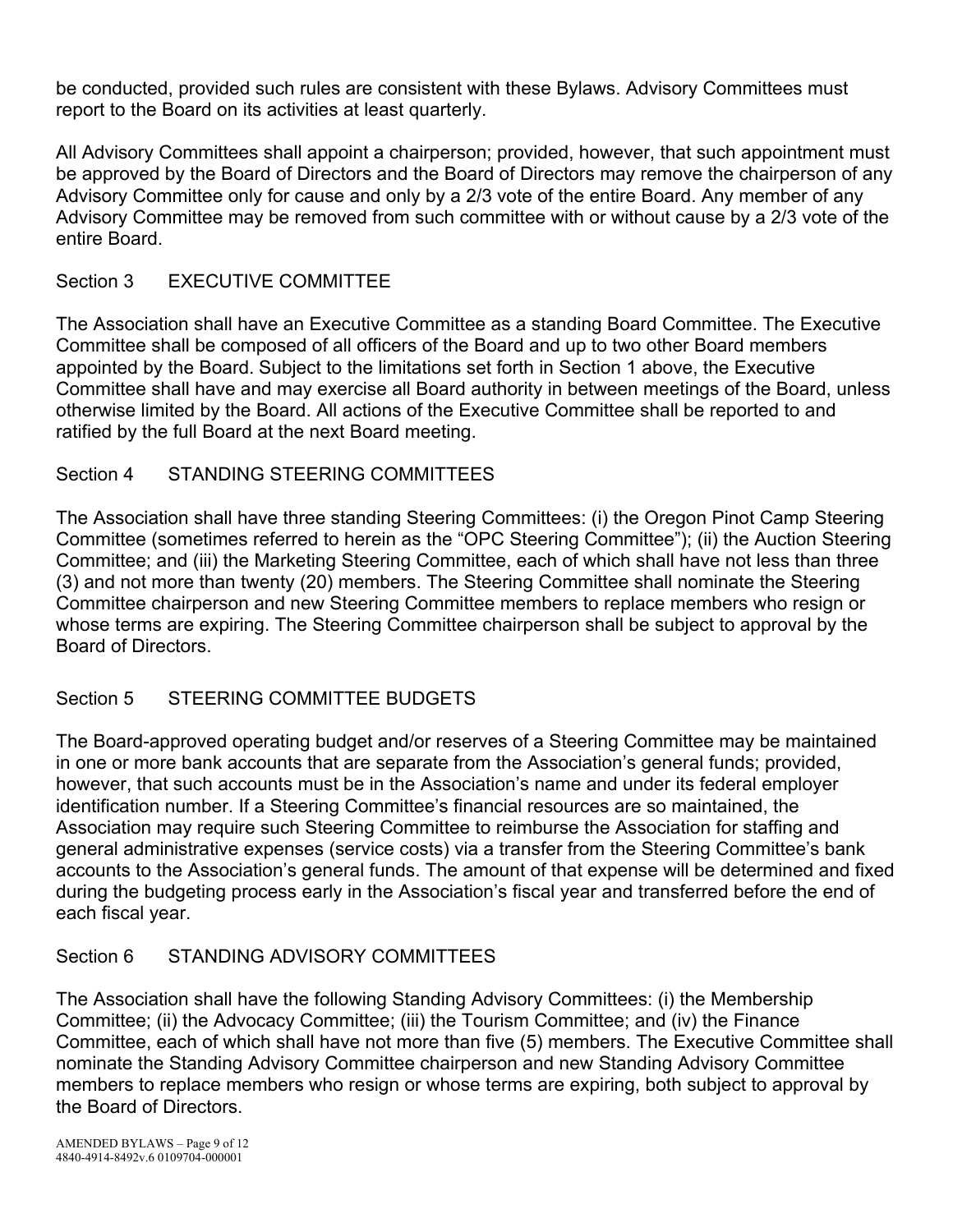## **ARTICLE VI Officers**

Section 1 OFFICERS.

There shall be four officers of the Board: (i) President-Emeritus; (ii) President, (iii) Vice-President and (iv) Treasurer-Secretary. At the time of the election of officers, the person concluding his/her term as Vice President shall become the candidate for President, the person concluding his/her term as President shall become the candidate for President-Emeritus, and at least one Board member, not having been an officer of the Board for at least the two prior years, shall be nominated as a candidate for Vice President. This three-year rotation of the office holders is to provide continuity of leadership. At the same time one Board member, not having been an officer for at least two prior years, shall be nominated as a candidate for Treasurer-Secretary; provided, however, that a person serving as the Treasurer-Secretary can serve for two consecutive two-year terms.

Section 2 ELECTION OF OFFICERS, TERM.

The Board of Directors at its first regular meeting of the year shall elect the President-Emeritus, President and Vice President from a slate of candidates proposed by the Board of Directors, following the process in Section 1 (above). The President, Vice-President, and President-Emeritus shall serve for a term of one (1) year or until their successor assumes the duties of office. The Treasurer-Secretary shall have a term of two (2) years. All officers must be voting members of the Board of Directors.

Section 3 RESIGNATION.

An officer may resign at any time by delivering written notice to the Board. A resignation shall be effective when delivered, unless the notice specifies a later effective date.

#### Section 4 REMOVAL.

The Board of Directors may remove an officer elected by them by a 2/3 vote of the entire Board of Directors, with or without cause, whenever in its judgment the best interests of the Association would be served thereby; provided, however, that such removal shall be without prejudice to the contract rights, if any, of the person so removed. Election or appointment of an officer shall not of itself create contract rights.

#### Section 5 VACANCIES.

In the event of a vacancy in an officer position, the Board shall elect officers in a manner consistent with Section 2 above.

Section 6 DUTIES OF OFFICERS.

A. **President**. The President shall serve as the executive head of the Association and shall preside at all meetings of the membership and of the Board of Directors. The President shall, with advice and counsel of the President-Emeritus, Vice- President and Treasurer-Secretary, determine all committees; ensure chairs are established; support in the selection of committee personnel, subject to approval of the Board of Directors.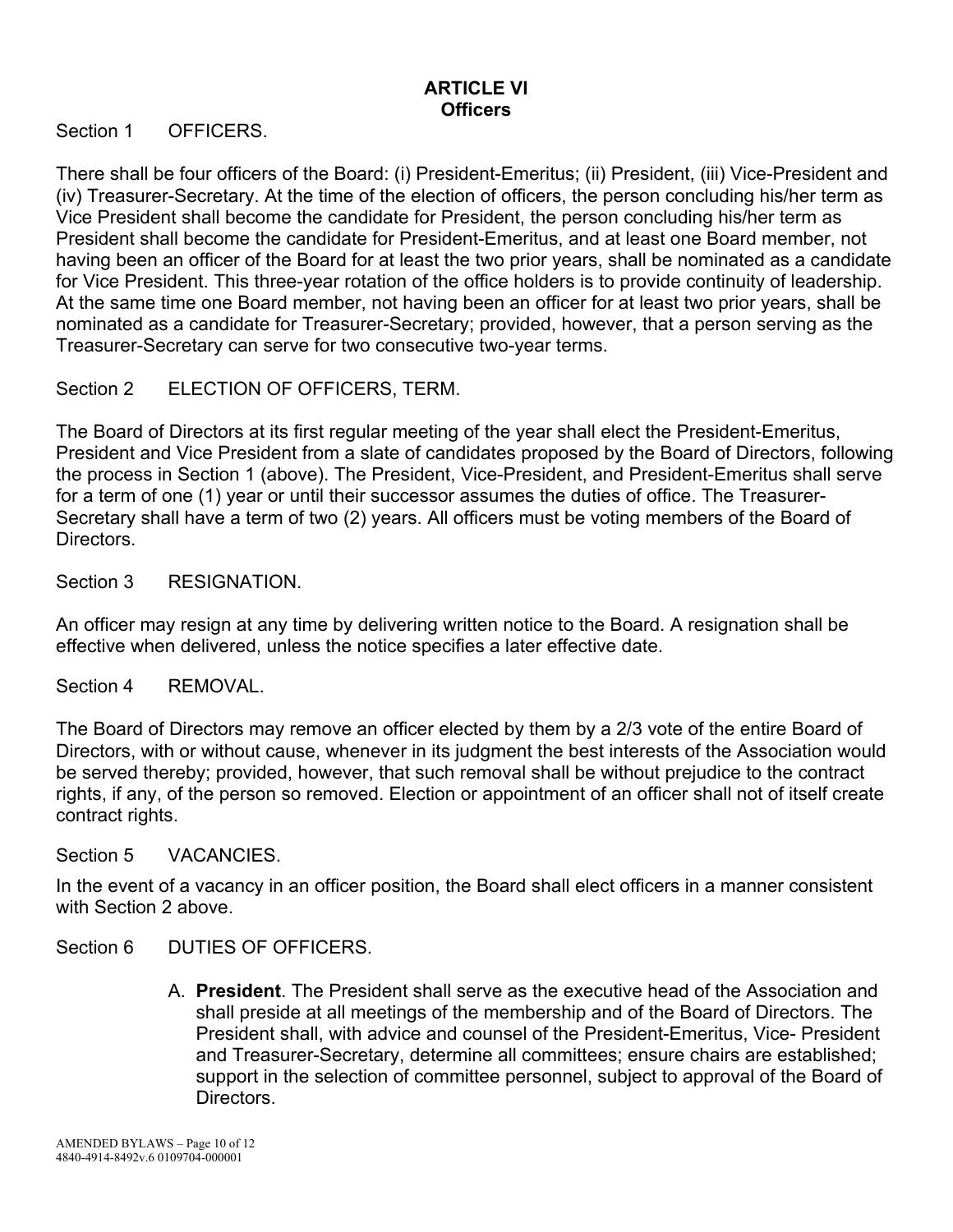- B. **Vice President.** The duties of the Vice President shall be those defined by general usage of that title and those required by law. Additional duties may be assigned by the President or by the Board of Directors.
- C. **Treasurer-Secretary**. The Treasurer-Secretary shall have the specific duties of Treasurer, as well as those of Secretary, as defined by law and general usage. In the role of Treasurer, this person shall be responsible for safeguarding all the funds received by the Association and for their proper disbursement. Such funds shall be kept on deposit in financial institutions approved by the Board of Directors. The Treasurer-Secretary shall cause a financial report to be made to the Board at least quarterly. In the role of Secretary, this person shall keep or cause to be kept the minutes of the meetings of the Board and of Board Committees in one or more books provided for that purpose, see that all notices are duly given in accordance with these Bylaws or as required by law, and be custodian of the corporate records.
- D. **President-Emeritus.** The President-Emeritus will advise the other three officers on the functioning of the Association.

## **ARTICLE VII Finances**

Section 1 FUNDS.

All money paid to the Association shall be maintained in the Association's general operating fund or Steering Committee bank accounts. Funds unused from the current year's budget will be carried forward.

Section 2 DISBURSEMENTS

Upon approval of the budget, the Executive Director is authorized to make disbursements on accounts and expenses provided for in the policy of delegated authority without additional approval of the Board of Directors. Disbursement shall be by check.

Section 3 FISCAL YEAR.

The fiscal year of the Association shall close on December 31.

Section 4 BUDGET

As soon as possible after election of the new Board of Directors, the Treasurer-Secretary shall compile a budget of estimated expenses for the coming year and submit it to the Board of Directors for approval.

## **ARTICLE IX Amendments**

These Bylaws may be amended by a two-thirds (2/3) vote of the entire Board or by a majority of the entire voting membership at any regular or special meeting, providing the notice for the meeting